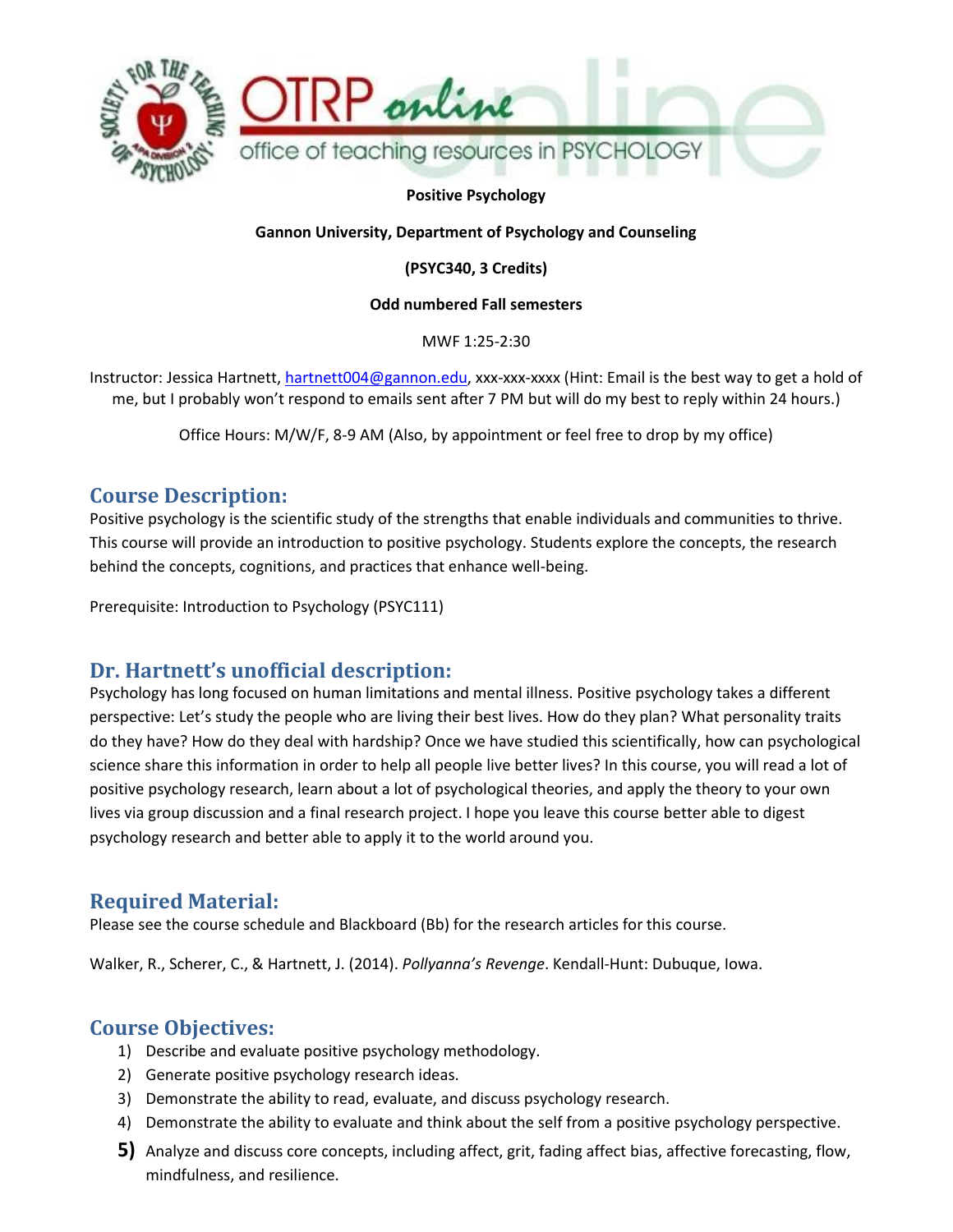## **Learning Experiences (or, how you are evaluated, why I evaluate you this way, and what you need to do for a good grade):**

*1. Very Best Talk:* Students will tell a story about a time in their lives when they were at their best. Not necessarily their happiest or most comfortable, but their best. This does not necessarily mean how you are better than others (although it could). Rather, this has to do with showing a time when you were flourishing and/or living up to your potential and/or your best self…perhaps at school, interpersonally, at work, with your family, volunteering, etc. When you tell your story, describe when it happened, what led to this point in your life, how it made you feel at the time, how it makes you feel now, how it reflects upon who you are as a person.

This should be a 2-3 minute chat and an opportunity to introduce yourself to the class. This assignment will be worth 5 points. Then you will turn in a paragraph on Blackboard (Bb) summarizing your formal introduction.

*WHY?* This assignment sets the tone for the course. Positive psychology is not the psychology of happy (but does include happiness), but the psychology of understanding the conditions and characteristics that help people be their best. By sharing your story, and hearing the stories of others, I hope you can see how the principles of positive psychology have already applied to your, and your classmates, lives. I hope this assignment also demonstrates that our classroom is a collaborative space where students should speak up.

*What your professor expects:* Your story demonstrates a moment in time when you were your best self.

*2. Weekly reading(s) and quiz:* This is a 300-level course. As such, it is appropriate for you to read and understand psychology research. In this class, each week is a unit, and each reading is related to that week's unit. All articles are available on Bb. Some weeks, you will also be assigned to read a chapter out of Pollyanna's Revenge book and that content will be included in the quiz.

In order to gently encourage/incentivize reading, you will also have to complete a brief quiz in Bb on the reading. The quiz is to be completed by Monday at 10 AM every week. You will not be able to take this quiz late. Once you start the quiz, you must finish it. You have 20 minutes to take the quiz so it is strongly encouraged that you read the article at least twice prior to taking the quiz. The order of the questions is randomized and you cannot go back to previous questions. You will complete this quiz independently (Suspicious IP addresses/quiz completion times for quiz takers are considered cheating). Each quiz will be worth 15 points.

*Why?* These quizzes will teach you how to read psychology research, allow you to come to class each week prepared for that week's topic, and help prepare you for the final project. The feedback and grades will be promptly posted to Blackboard.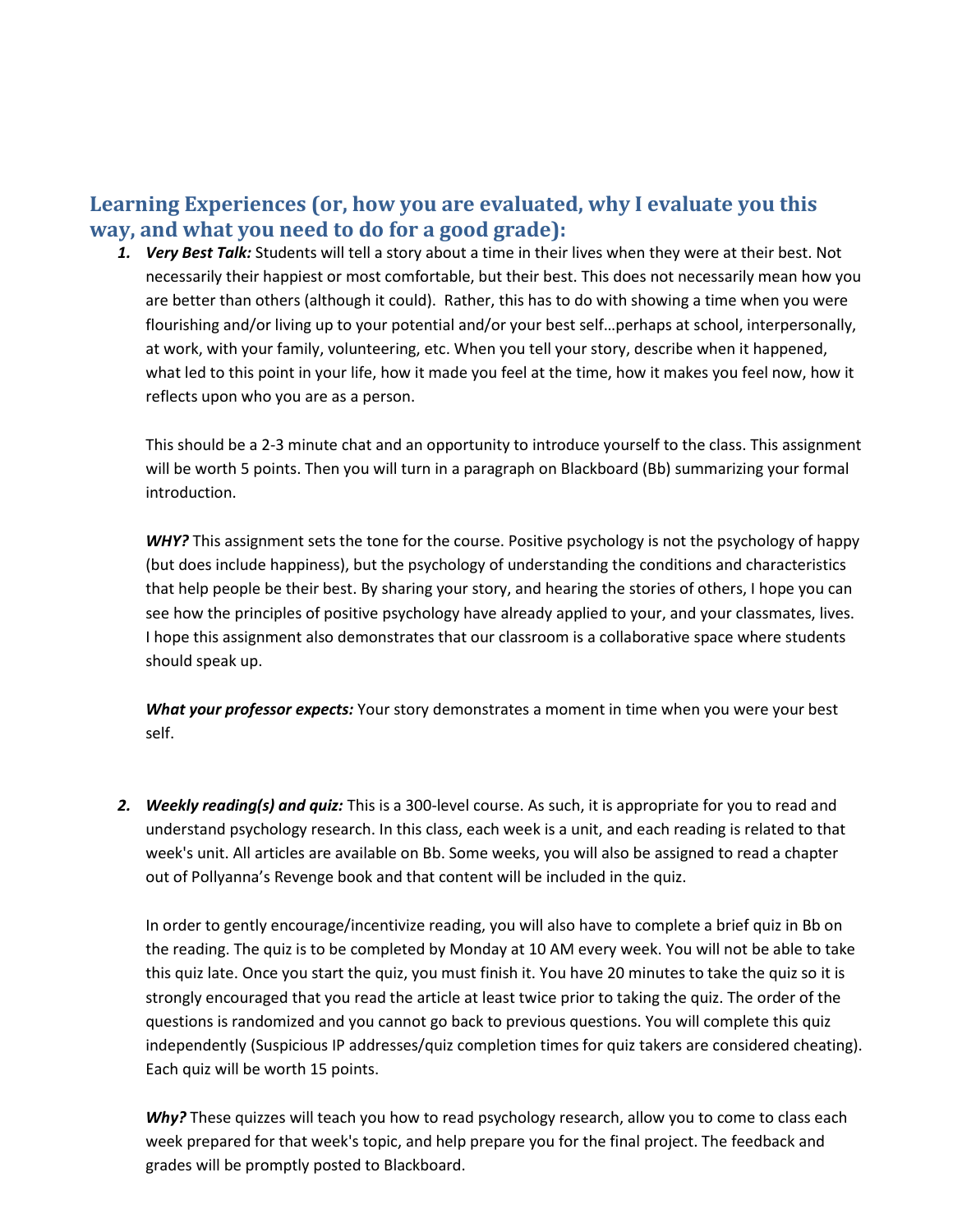*What to expect on the quizzes:* Quiz format will include a variety of question types, including short response, matching, multiple choice, and fill in the blank. Quiz questions may ask you to apply research findings to your own life, explain the findings in plain English, and/or identify parts of the study (sample size, independent variable, population, etc.).

NOTE: I have selected research articles that are appropriate for a 300-level course. The first reading/quiz is an article that teaches you how to read a psychology research article. For more information on how to digest research articles, I recommend this blog post from Dr. Jennifer Raff. She is a biologist, but her guide to reading research still applies to psychology: http://blogs.lse.ac.uk/impactofsocialsciences/2016/05/09/how-to-read-and-understand-a-scientificpaper-a-guide-for-non-scientists/

*3. Questionnaire Reflection:* Four times this semester, you will complete positive psychology assessments (https://www.authentichappiness.sas.upenn.edu/, requires free registration). These are valid, reliable scales created and used by psychologists. You will then submit a one-page reflection (via Bb) on your performance on this assessment (please include your score(s)). Each reflection will be worth 5 points and due Monday at 10 AM for that week.

*Why?* This is an advanced psychology elective. In addition to reading and understanding research, you should also be able to evaluate research methods. These methods include the scales that psychologists use in the research articles we read.

*What your professor expects:* Show me that you completed the scale and read the feedback you received. Show me you can think about the scale critically. Your reflection can include: Your reaction to your performance on the assessment. Was your performance on the assessment a surprise or what you expected? Do you think the assessment tool is actually measuring what it says it is measuring? How could you improve this scale? When might a research use this scale?

*4. Weekly discussion prompt:* Write one good, in-depth discussion question and submit it by Thursday at 10 AM every week. Typically, a good prompt is at least 100 words long. I will gather the questions and distribute them to the class for our Friday Discussion Days.

*Grading Criteria:* Suggestions for writing a good prompt: Discuss shortcomings, alternate explanations, or future directions related to the theory and studies that we learned about that week. Discuss (attack?) the underlying assumptions of the research, the methodology, the findings, and results of the week's topic. Integrate the week's topic into current events, historical context, your future career/current major, or other psychology topics. What are future directions for the topics discussed this week? If you had a strong reaction to the topic (positive or negative), describe your reaction, and expand upon it as to turn it into a discussion prompt and invite input from your peers. What questions were raised by the things you learned about this week? (Don't limit yourself to this list! These are just some ideas to get you thinking.) The feedback and grades will be promptly posted to Blackboard.

*Why?* I want to see you and your classmates synthesize the information you learn in this class. You come from varied personal and professional backgrounds, and I think you can learn a lot from your peers and their reactions to class material.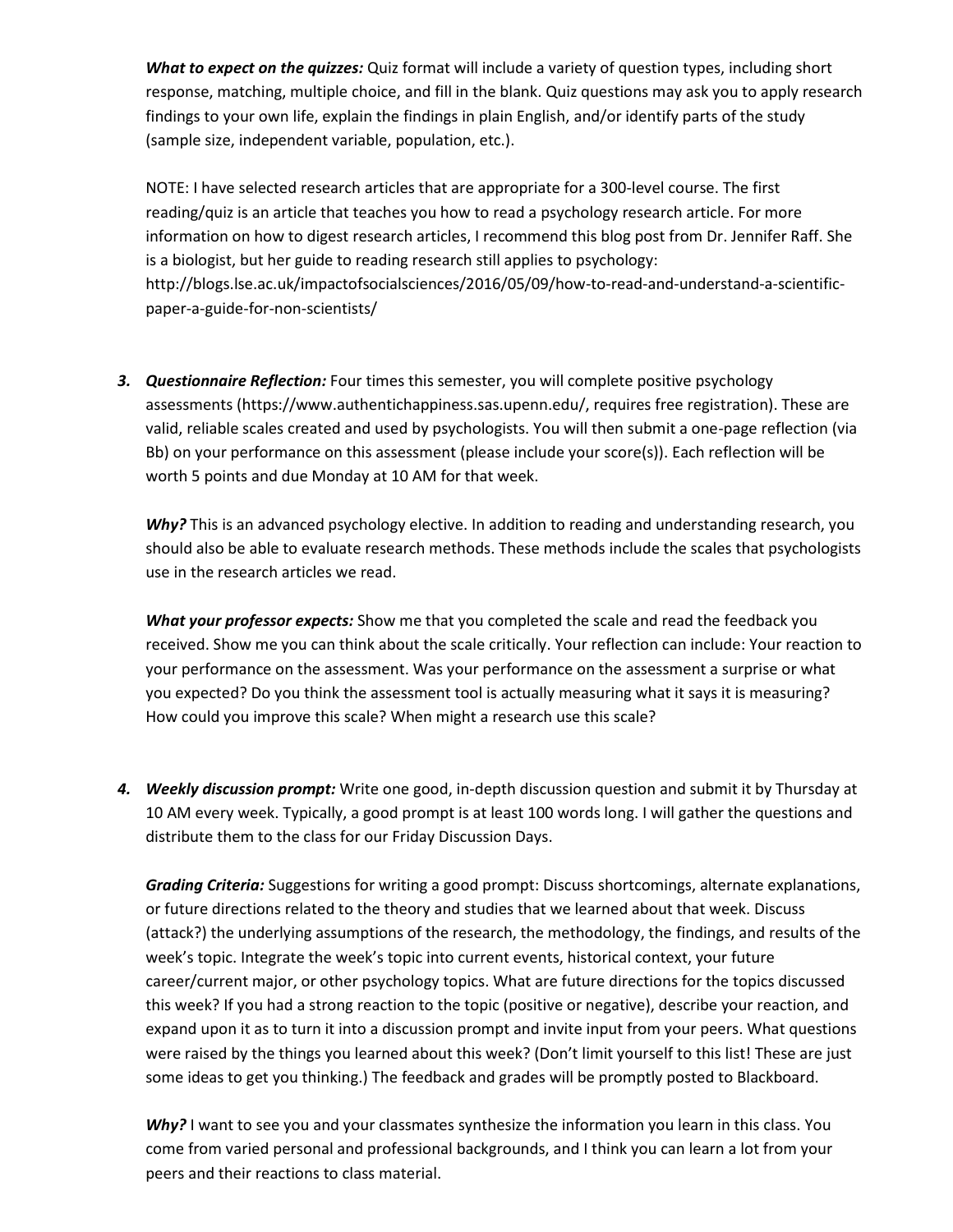*5. Research Project:* Reading research papers, attending class lectures, and discussing course materials with your classmates will give you a firm understanding of positive psychology. At the end of the semester, you will demonstrate this knowledge by designing an original positive psychology study. Students will not actually conduct this study, but you will generate a hypothesis, a research design, a brief literature review, and complete an Institutional Review Board (IRB) application for this project. This idea should be informed by the topics we learn about in class as well as your other psychology (and, perhaps, non-psychology) classes. At the end of the semester, you will submit a completed Gannon University IRB application and give a brief presentation to the class about your research idea. For more information on Gannon's IRB:

https://my.gannon.edu/universityresources/committeesandgovernance/irb/Pages/default.aspx

The IRB form will contain the brief literature review for your study, a description of the actual data collection process, including your independent and dependent variables as well as copies of materials you will present to your research participants. You will also need to create an informed consent for your project. The completed IRB form, and any materials you will use, are due the final Monday of the semester at 10 AM (not the Monday of Finals Week).

This project will be more formally presented to you the Monday prior to Fall Break. I am waiting until then because you will be more acquainted with positive psychology research methodology and research questions at that point in the semester.

WHY? Psychology is research. In this class, you read a research article every week. You are discussing the implications, limitations, and applications of this research during your discussion days. In order to demonstrate your understanding of research methodology and your ability to think about new directions in positive psychology, you will create your own, original, simple, research idea. You will demonstrate this via an IRB application to familiarize yourself with the IRB process, which is integral to all research involving human subjects.

| <b>Research Project Rubric/Grading Criteria</b>                               | <b>Raw Points</b> |
|-------------------------------------------------------------------------------|-------------------|
| Literature review (as cited in IRB application q. 24, including APA formatted | 13                |
| citations, copies of the three articles)                                      |                   |
| Informed consent (conforms to the standards set by GU IRB)                    | 6                 |
| Experimental Materials (create the materials that your participants will      | 6                 |
| complete/encounter)                                                           |                   |
| Complete an IRB application (conforms to the standards set by GU IRB)         | 15                |
| Brief class presentation (discuss your inspiration, how your idea adds to the | 10                |
| literature, your materials, and your hypothesized findings).                  |                   |
| Thoroughness of research idea (adds something new to the research,            | 10                |
| grounded in previous research, well stated hypothesis).                       |                   |
| Total                                                                         | 60                |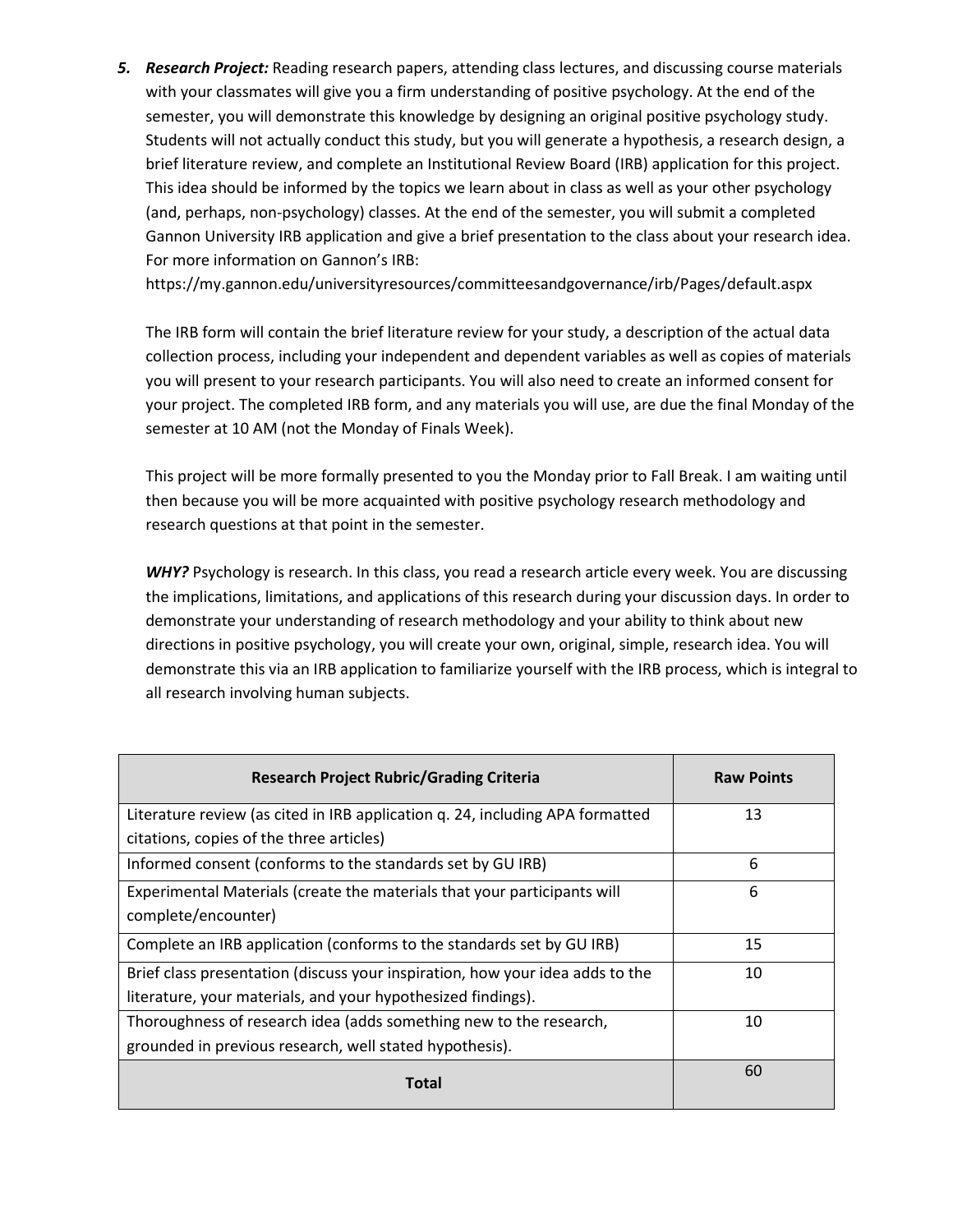*6.* **Participation:** If you miss more than two classes (without an official excuse/documentation of illness/athletic event/family emergency) you don't get any of 20 attendance points.

| Links between course objectives and learning experiences |   |   |   |   |   |
|----------------------------------------------------------|---|---|---|---|---|
|                                                          | 1 | 2 | 3 | 4 | 5 |
| <b>Very Best Talk</b>                                    |   |   |   | x |   |
| <b>Questionnaire reflections</b>                         | X |   |   | x | X |
| <b>Weekly Quiz</b>                                       | x |   | X |   | X |
| <b>Weekly Prompt</b>                                     | x |   | x |   | X |
| <b>Research Project</b>                                  | x | X | x |   | X |

#### **More ideas on how to succeed in this class:**

Having taught this class several times, I find that some students have trouble remembering that there is a quiz and discussion prompt due *EVERY WEEK*. Please use whatever method is necessary so that you remember to complete both of these assignments every week (day planner, cell phone calendar/alerts, alarm on your cell phone, Google calendar, etc.)! **Please see the table below for a weekly outline for this class.**

## **Weekly Schedule (with exceptions noted in course calendar):**

| Sunday                                                   | Prepare for next week! This may include reading an article, reading a book chapter,<br>completing a positive psychology questionnaire, and writing a reflection paper. Don't forget<br>about your end of the semester project! |
|----------------------------------------------------------|--------------------------------------------------------------------------------------------------------------------------------------------------------------------------------------------------------------------------------|
| <b>Monday</b>                                            | Reading quiz completed by 10 AM. You may also have a questionnaire reflection. See you in<br>class for a lecture based class.                                                                                                  |
| Tuesday                                                  |                                                                                                                                                                                                                                |
| See you in class for a lecture based class.<br>Wednesday |                                                                                                                                                                                                                                |
| Thursday                                                 | Complete and submit Discussion prompt by 10 AM                                                                                                                                                                                 |
| Friday                                                   | Come to class ready to discuss the week's materials.                                                                                                                                                                           |
| Saturday                                                 | Prepare for next week! This may include reading an article, reading a book chapter,<br>completing a positive psychology questionnaire, and writing a reflection paper. Don't forget<br>about your end of the semester project! |

In order to help you understand your ongoing performance in this class, prompt feedback will be provided via Bb on all quizzes, discussion prompts, etc. Please speak to me if you are having trouble accessing the feedback.

#### **Assessment Procedures and Grading Policies:**

| <b>Grading Criteria</b>  | <b>Raw Points</b> | % Points |
|--------------------------|-------------------|----------|
| Very Best Talk and Paper | ٠                 | 1.45%    |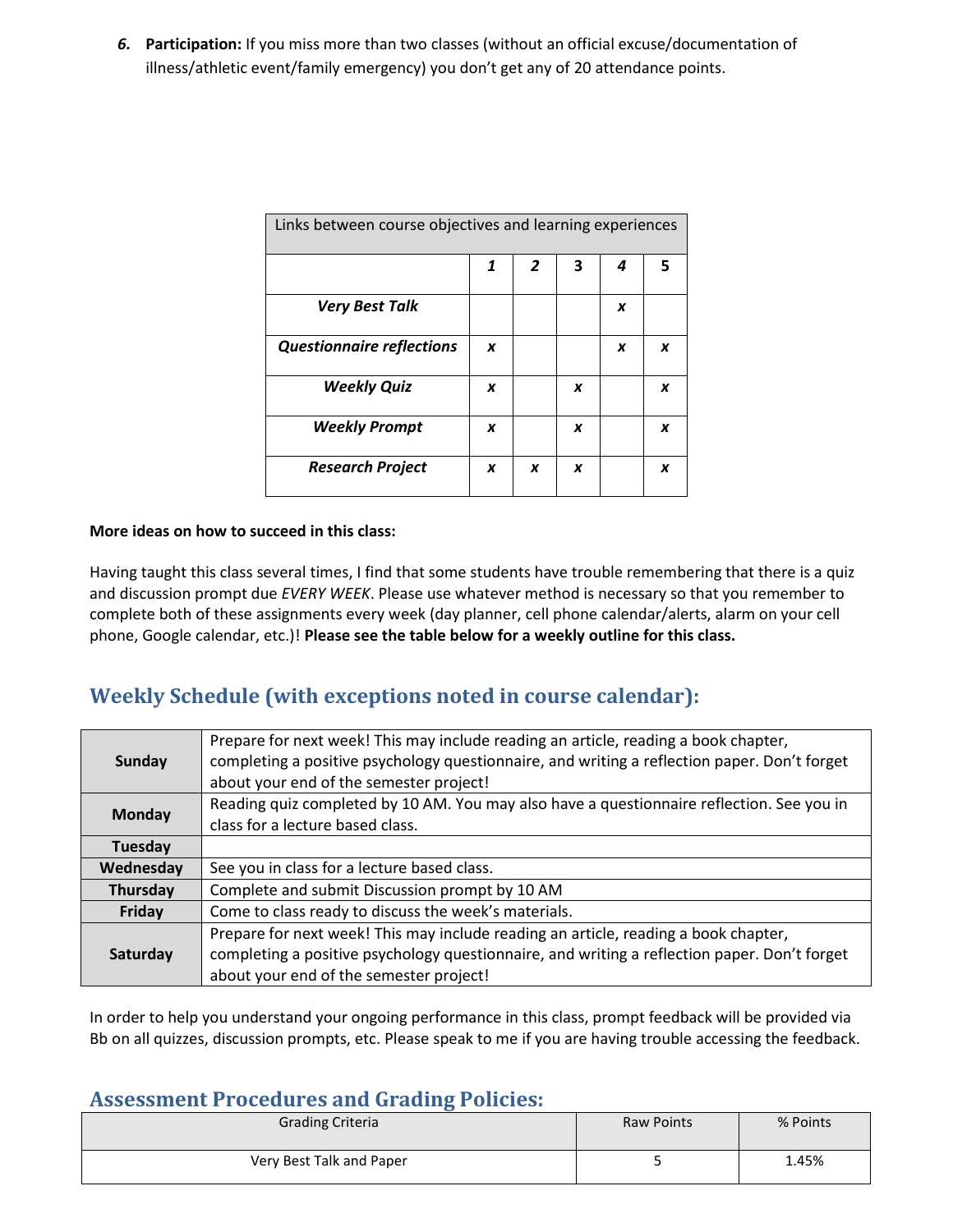| Questionnaires Reflections (4 x 5 pts) | 20  | 5.80%  |
|----------------------------------------|-----|--------|
| Reading Quiz (12 x 15 pts)             | 180 | 52.17% |
| Weekly Discussion Prompt (12 x 5 pts)  | 60  | 17.39% |
| Research Project                       | 60  | 17.39% |
| Attendance                             | 20  | 5.80%  |
| Total                                  | 345 | 100%   |

| <b>Letter Grade</b> | <b>GPA</b> | % Intervals |
|---------------------|------------|-------------|
| A+                  | 4.0        | $100+$      |
| A                   | 4.0        | 99.9-91.6   |
| А-                  | 3.7        | 91.5-90.6   |
| B+                  | 3.3        | 90.5-89.6   |
| B                   | 3.0        | 89.5-82.6   |
| B-                  | 2.7        | 81.5-80.6   |
| $C+$                | 2.3        | 80.5-79.6   |
| C                   | 2.0        | 79.5-72.6   |
| $C -$               | 1.7        | 71.5-70.6   |
| D                   | 1.0        | 70.5-61.5   |
| F                   | O          | < 61.4      |

# **Course and University Policies**

**Policy on Resolving Concerns with an Instructor:** If you have a concern with an instructor or a course, the resolution begins by speaking with the instructor. If the concern continues after this conversation, the student should speak with the chair/director of the instructor's department. Any continuing concerns should be taken to the Dean's Office.

**Disabilities Statement:** The University will make reasonable accommodations for students with disabilities in compliance with Section 504 of the Rehabilitation Act and the Americans with Disabilities Act. The purpose of accommodations is to provide equal access to educational opportunities for eligible students with academic and/or physical disabilities. Gannon students who require accommodations due to a documented diagnosed physical, emotional or learning disability should contact Gannon's Office of Disability Service at extension 5522 or find more information at:

[Link to Gannon University's Disability Support Services](https://mygannon.edu/studentresources/studentsuccesscenter/disabilitysupportservices/Page/default.aspx)

#### **Sensitive Topics and Discussions:**

At times this quarter we will be discussing topics, like resilience, negative autobiographical memories, striving during difficult times. These discussion may remind you of difficult personal experiences. If you ever feel the need to step outside during one of these discussions, either for a short time or for the rest of the class session, you may always do so without academic penalty. (You will, however, be responsible for any material you miss. If you do leave the room for a significant time, please make arrangements to get notes from another student or see me individually.)

If you ever wish to discuss your personal reactions to this material, either with the class or with me afterwards, I welcome such discussions as an appropriate part of our coursework.

#### **Student Civil Rights:**

I, and the University, are committed to an environment free of discrimination and harassment. Federal and State laws, as well as University policies, protect students, faculty and staff against discrimination based on the following legally protected characteristics: Race, Color, Creed, Religion, National Origin, Sex, (including pregnancy and parenting status), Age, Disability, Marital Status, Sexual Orientation, Gender Identity and Expression, Genetic Information and Veteran Status. (See Equal Opportunity and Policies on Providing Equal Opportunity and Nondiscrimination and Preventing Sexual Harassment.)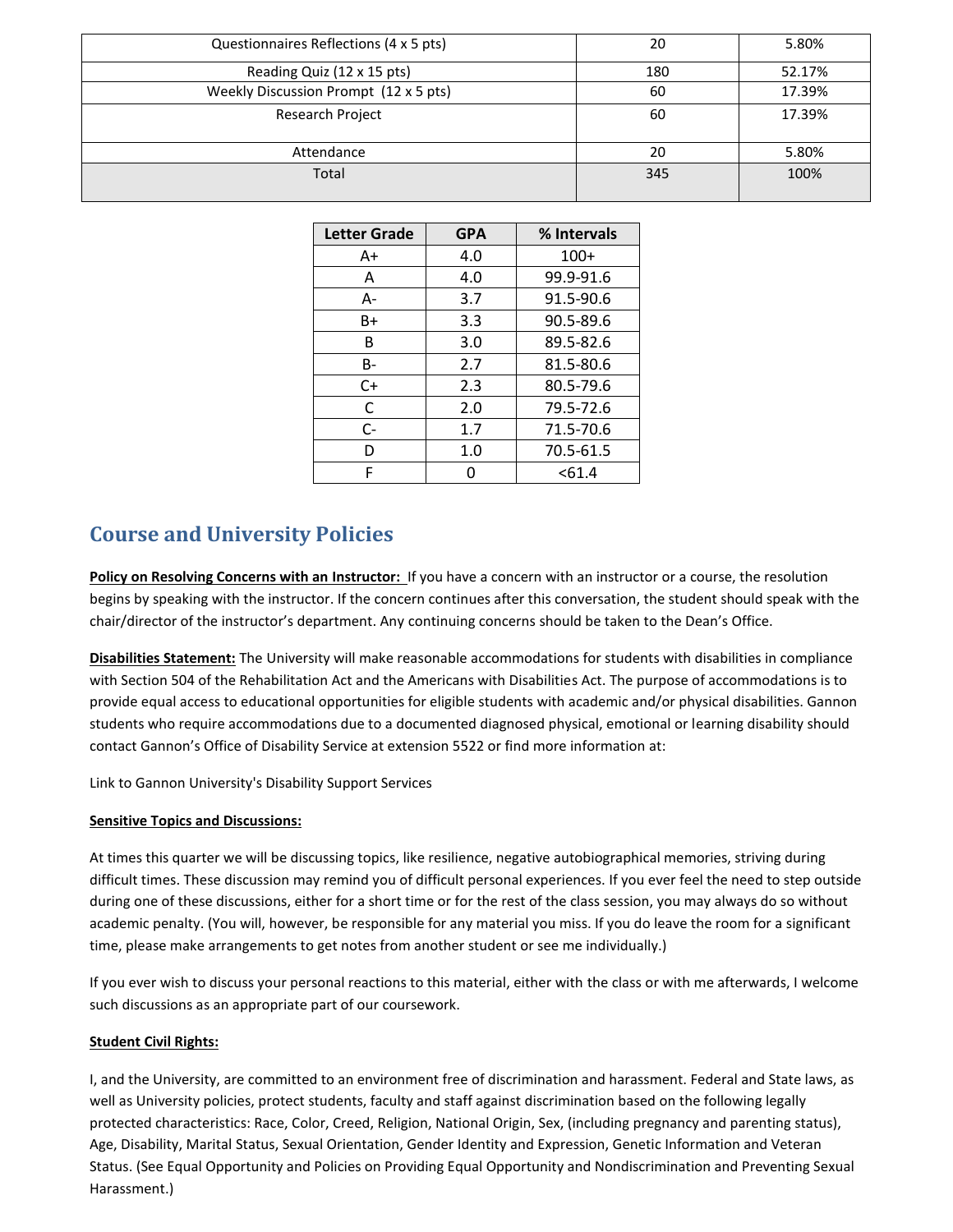**Academic Integrity Policy:** Adherence to the Academic Integrity Policy of Gannon University is expected.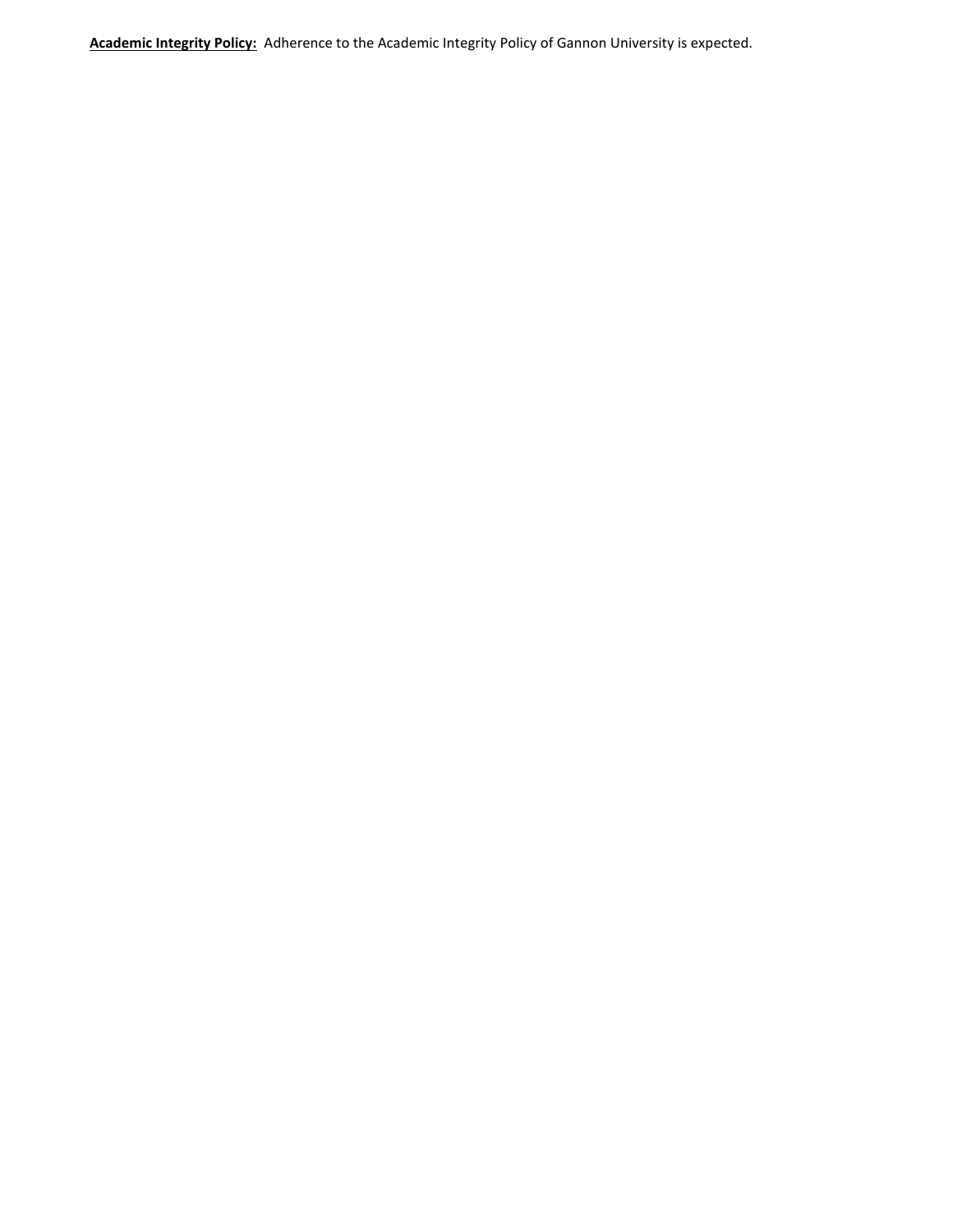# **Proposed Course Schedule. You will be notified in advance of any changes.**

| Day:        | Date:                              | Topic:                                    | What you need to do:                                                                                                                                                                                                                           |
|-------------|------------------------------------|-------------------------------------------|------------------------------------------------------------------------------------------------------------------------------------------------------------------------------------------------------------------------------------------------|
| W           | 8/26                               |                                           | "Very Best" talk and paragraph on 8/28 by 11 AM.                                                                                                                                                                                               |
| F           | 8/28                               | Introduction<br>1.                        | Read/Quiz: Christian, J.H. & Zanna, M.P. (1999). How to Read a Journal Article in Social Psychology.<br>In R. F. Baumeister (Ed.), The Self in Social Psychology (pp. 461-470). Philadelphia: Psychology Press.<br>DUE SATURDAY 8/29 AT 10 PM! |
| M           | 8/31                               |                                           | Read/Quiz: Gabel, S.L., & Haidt, J. (2005). What (and why) is positive psychology? Review of General<br>Psychology, 9, 103-110., Pollyanna's Revenge: Introduction, Chapter 1 due 8/31 at 10 AM                                                |
| W           | 9/2                                | 2. What is Pos.<br>Psych/Research Methods | Do/Reflect: Authentic Happiness Inventory and General Happiness Questionnaire due 8/31 at 10 AM                                                                                                                                                |
| F           | 9/4                                | in Positive Psychology                    | <b>Discussion Prompt:</b> Due to Bb Thursday at 10 AM                                                                                                                                                                                          |
| М           | N <sub>O</sub><br><b>CLAS</b><br>S | 3. Biology of<br>Happiness/Subjective     | Read/Quiz: Abel, E.L. & Kruger, M.L. (2010). Smile Intensity in Photographs Predicts Longevity.<br>Psychological Science, 21, 542-544. Pollyanna's Revenge, Chapter 3                                                                          |
| W           | 9/9                                | Well Being                                |                                                                                                                                                                                                                                                |
| F           | 9/11                               |                                           | <b>Discussion Prompt:</b> Due to Bb Thursday at 10 AM                                                                                                                                                                                          |
|             |                                    |                                           | Read/Quiz: Peterson, C., & Seligman, M.E.P. (2003). Character strengths before and after September 11.                                                                                                                                         |
| М           | 9/14                               |                                           | Psychological Science, 14, 381-384.                                                                                                                                                                                                            |
| W           | 9/16                               | 4. Character Strengths                    | Do/Reflect: VIA Survey of Character Strengths                                                                                                                                                                                                  |
| F           | 9/18                               |                                           | <b>Discussion Prompt:</b> Due to Bb Thursday at 10 AM                                                                                                                                                                                          |
| М           | 9/21                               |                                           | Read/Quiz: Leslie C.B., & Langer, E.J. (2005). Mindfulness and marital satisfaction. Journal of Adult                                                                                                                                          |
| W           | 9/23                               | 5. Positive Relationships                 | Development, 12, 43-51.                                                                                                                                                                                                                        |
| F           | 9/25                               |                                           | <b>Discussion Prompt:</b> Due to Bb Thursday at 10 AM                                                                                                                                                                                          |
| М           | 9/28                               | 6. Flow v. Mindfulness                    | Read/Quiz: Killingsworth, M.A., & Gilbert, D.T. (2010). A wandering mind is an unhappy mind.<br>Science, 330, 932.                                                                                                                             |
| W           | 9/30                               |                                           | Discussion Prompt: Due to Bb Thursday at 10 AM                                                                                                                                                                                                 |
| F           | 10/2                               |                                           |                                                                                                                                                                                                                                                |
| М           | $10/5$                             |                                           | Read/Quiz: Porath. C., Spreitzer, G., Gibson, C., & Garnett, F.G. (2011). Thriving at work: Toward its<br>measurement, construct validation, and theoretical refinement. Journal of Organizational Behavior, 33,                               |
| W           | 10/7                               |                                           | 250-275.                                                                                                                                                                                                                                       |
| F           | 10/9                               | 7. Enabling Institutions                  | Do/ Reflect: Work-Life Questionnaire                                                                                                                                                                                                           |
|             |                                    |                                           | Discussion Prompt: Due to Bb Thursday at 10 AM                                                                                                                                                                                                 |
| М           | 10/12                              |                                           | Touching base/discussion of final research projects.                                                                                                                                                                                           |
| W           | 10/14                              |                                           | Fall Break                                                                                                                                                                                                                                     |
| $\mathbf F$ | 10/16                              |                                           |                                                                                                                                                                                                                                                |
| М           | 10/19                              |                                           | Read/Quiz: Duckworth, A.L. & Seligman, M.E.P. (2005). Self-discipline outdoes IQ in predicting<br>academic performance in adolescents. Psychological Science, 16, 939-944. Read Chapter 7 of<br>Pollyanna's Revenge.                           |
| W           | 10/21                              | 8. Self-discipline, grit,<br>and striving | Do/Reflect the Grit Survey                                                                                                                                                                                                                     |
| F           | 10/23                              |                                           | Discussion Prompt: Due to Bb Thursday at 10 AM                                                                                                                                                                                                 |
| М           | 10/26                              | 9. Positive Psychology                    | Read/Quiz: Seligman, M. E. P. Steen, T. A., Park, N., & Peterson, C. (2005). Positive Psychology                                                                                                                                               |
| W           | 10/28                              | Interventions                             | Progress: Empirical Validation of Interventions. American Psychologist, 60, 410-421.                                                                                                                                                           |